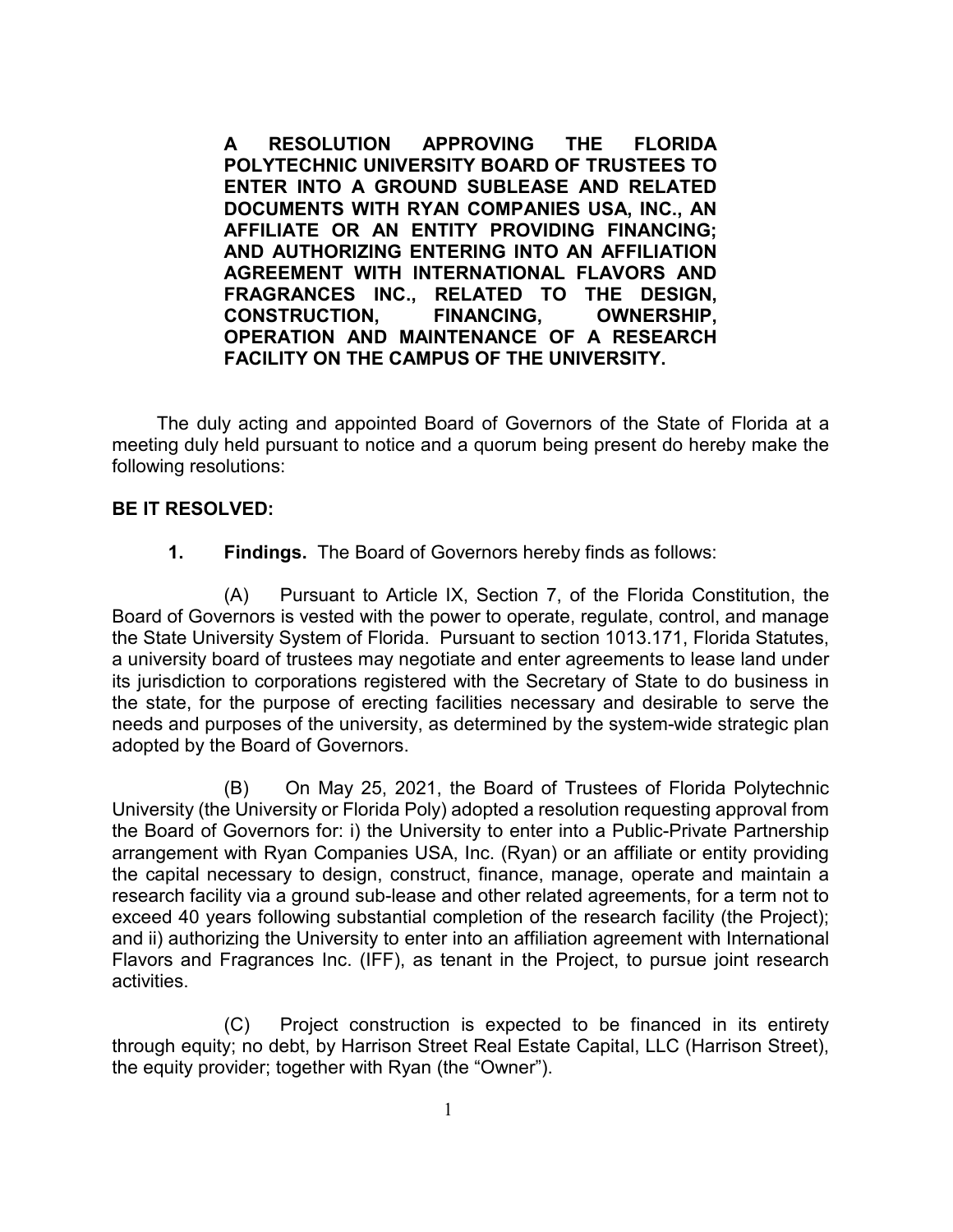(D) The research facility will be located on the University's main campus in Lakeland, Florida, and the University will enter into a ground sublease with a limited liability company to be formed by the Owner.

(E) No liens will be placed on state lands (the subject parcel) because of this proposed P3 transaction. Likewise, there are no financial guarantees, subsidies, operating deficit funding requirements, or similar monetary obligations on the part of Florida Poly in relation to the Project's design, construction, management, operation or maintenance, and no such financial support will be provided at any point during the term of the ground sub-lease.

(F) Upon the expiration of the ground sublease, the research facility and all associated improvements will revert to the University at no cost to the University. If, in the future, the University intends to exercise any optional termination/purchase option for the facilities, the proposed transaction should be brought back before the Board of Governors for review and approval.

(G) The Project is consistent with the master plan of the University, as amended May 25, 2021.

(H) The sublease document with the Owner must establish minimum condition standards for property maintenance and robust default remedies that will ensure that the project is consistently and constantly maintained in good condition throughout the term of the sublease.

(I) Upon consideration of the Project, the Board of Governors declares that the Project has been properly analyzed by staffs of the Board of Governors, the University, and the Division of Bond Finance and will serve a public purpose by providing research activities related to Florida Poly.

**2. Approval of the Project.** The Project is approved by the Board of Governors as being consistent with the strategic plan of the University and the programs offered by the University. The University is hereby authorized to enter into such leases, subleases, operating agreements, and any other contracts as may be required to consummate the Public-Private Partnership.

**3. Repealing Clause.** All resolutions of the Board of Governors, or parts thereof, in conflict with the provisions herein contained, to the extent they conflict herewith, are, to the extent of such conflict, hereby superseded and repealed.

**4. Effective Date.** This resolution shall become effective immediately upon its adoption.